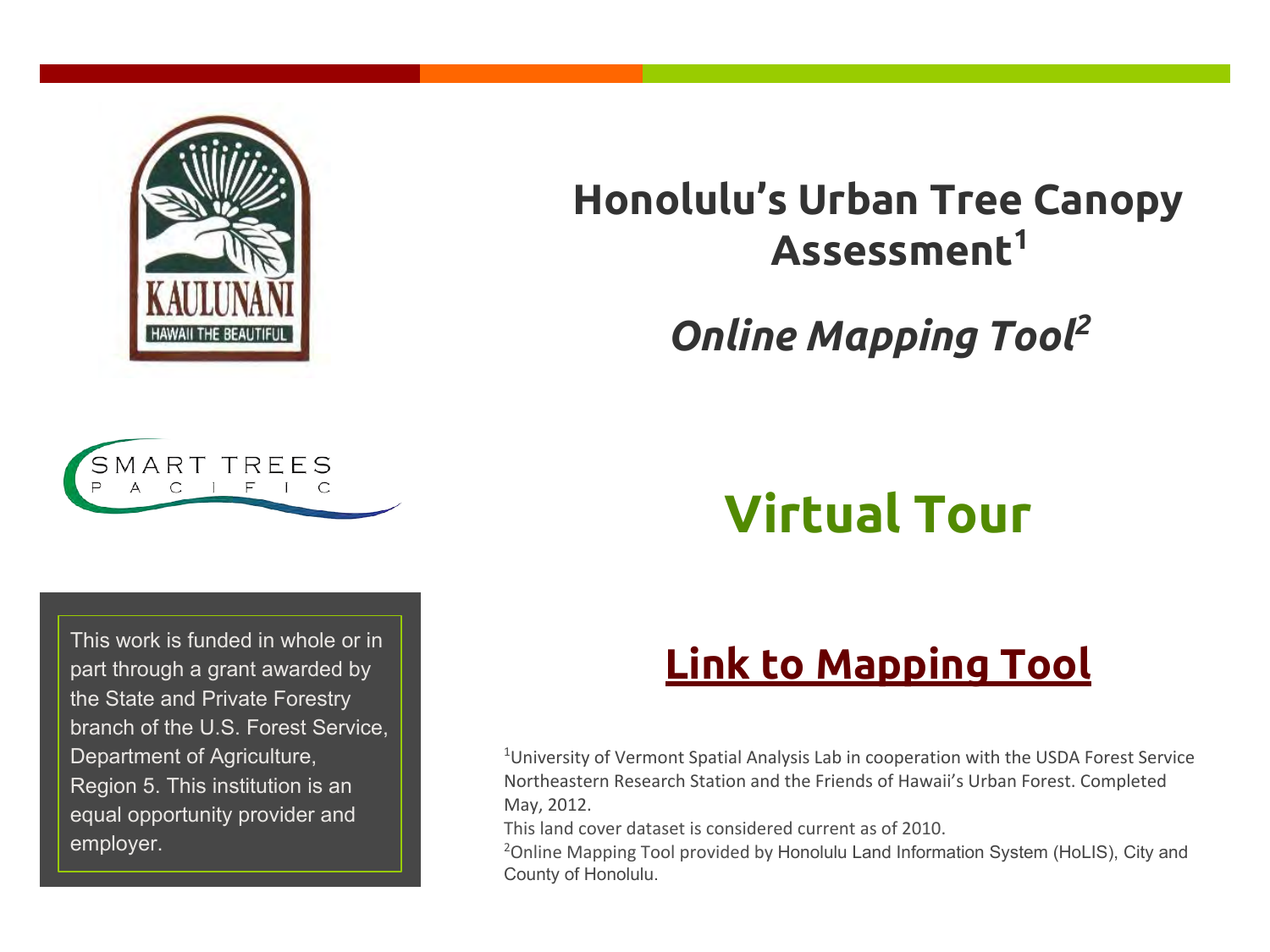

#### **Aerial Image of Site**

Begin by searching for your site (address, placename, school, business, etc.) in the search window.

Next , select the imagery basemap from the "basemap" dropdown menu.

Finally, uncheck all layers from the "layers" dropdown menu.

Next, we will explore all the layer options one by one.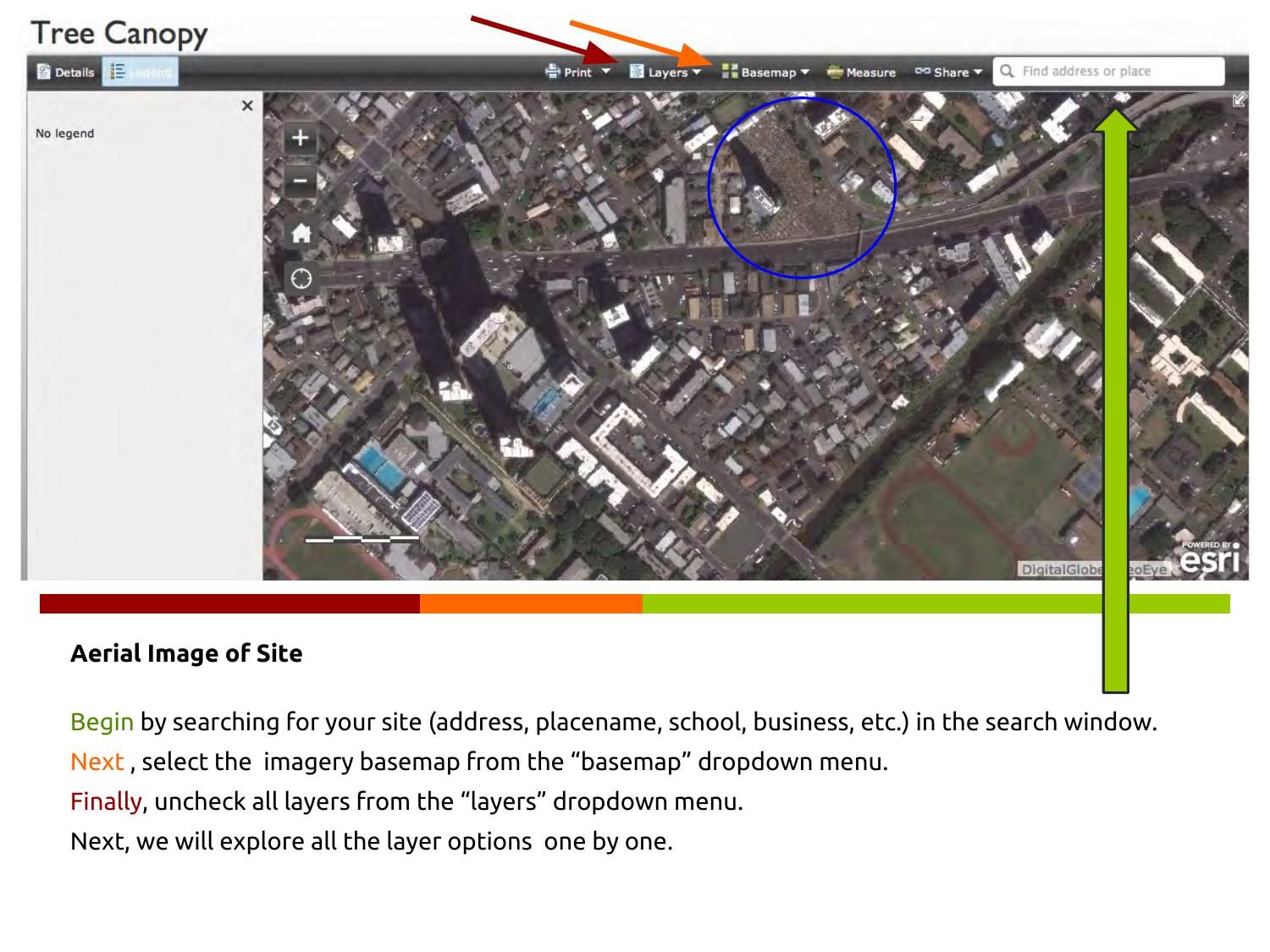

#### **Existing Tree Canopy**

We can check our property to determine the current tree canopy cover. In this case, the parcel we selected has a mere 6.67% tree canopy. The "Existing Tree Canopy" layer also helps us get a better understanding of areas that might benefit from expansion of the tree canopy.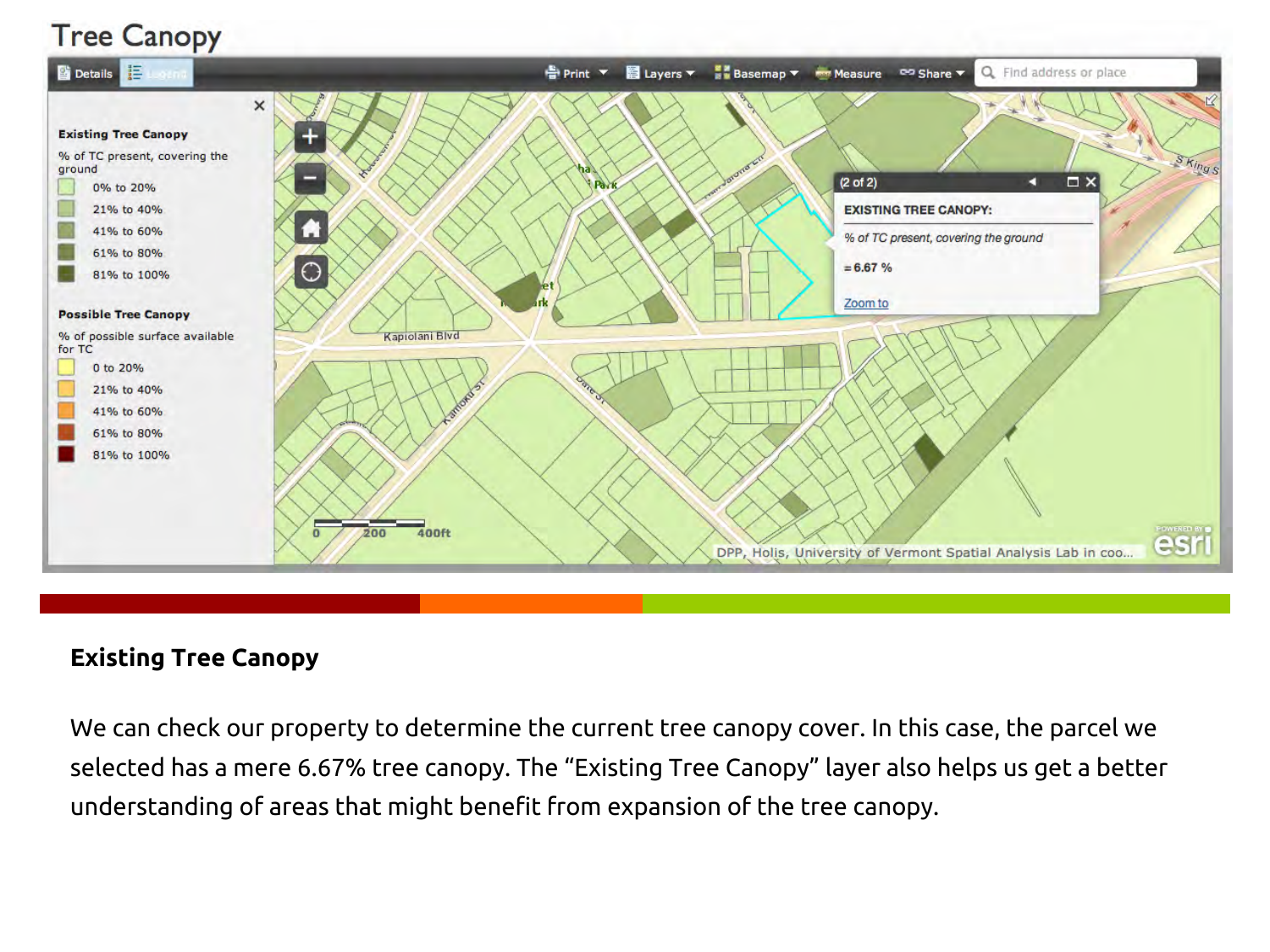

#### **Possible Tree Canopy**

By adding the "Possible Tree Canopy" layer we can identify parcels suitable for expanding the tree canopy. The parcel selected in the example above has 91% of its surface available for tree canopy. The "Land Cover "and "Impervious Cover" layers can give us more information about this parcel as shown on the next slides.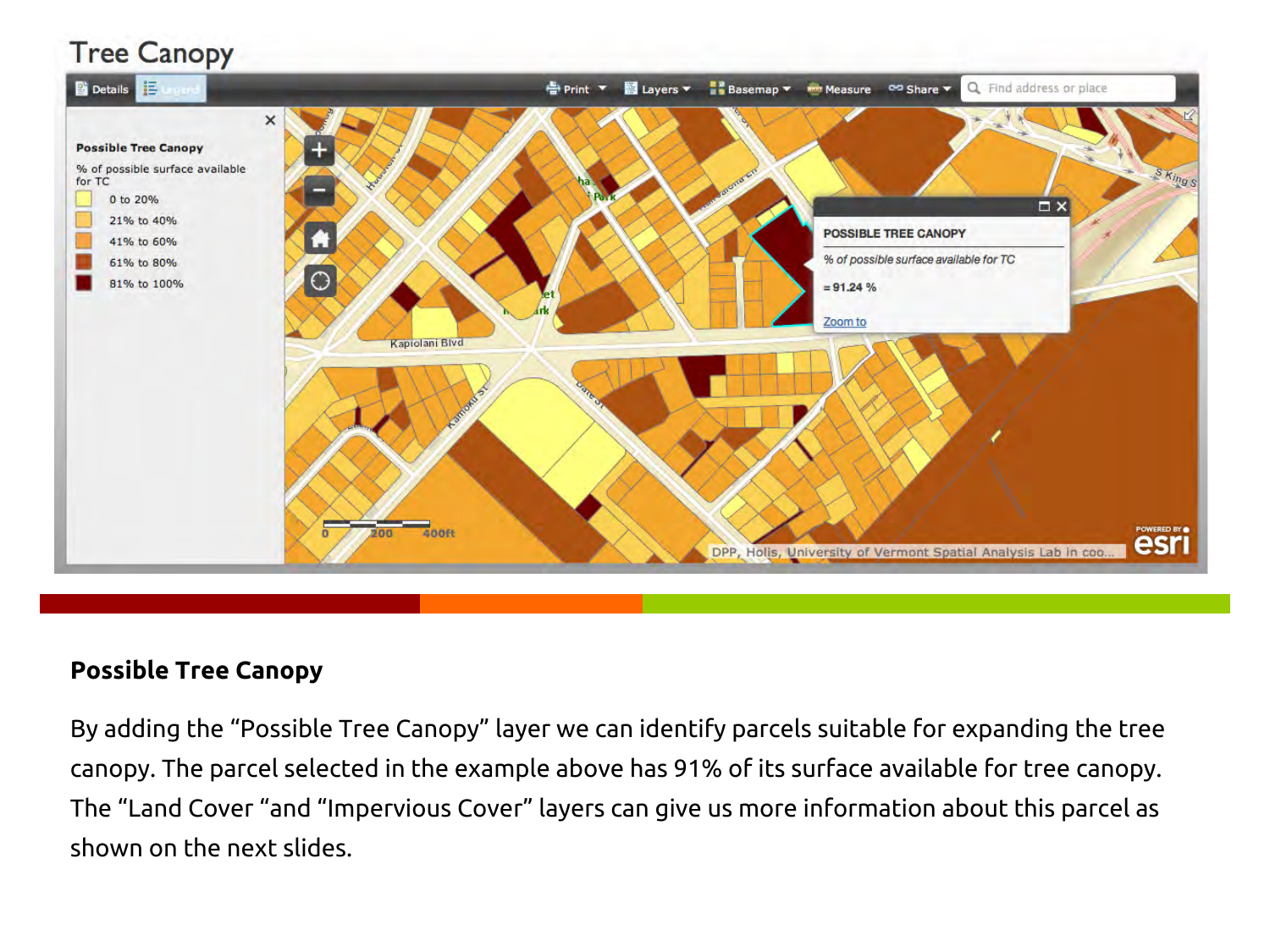

#### **Tree Canopy Land Cover**

Let's add the "Tree Canopy Land Cover" Layer to get more information about this parcel. This layer includes surface features such as roads, buildings and bare soil. The Tree Canopy feature actually shows the extent of tree canopy as it overlaps other surface features like pavement and buildings.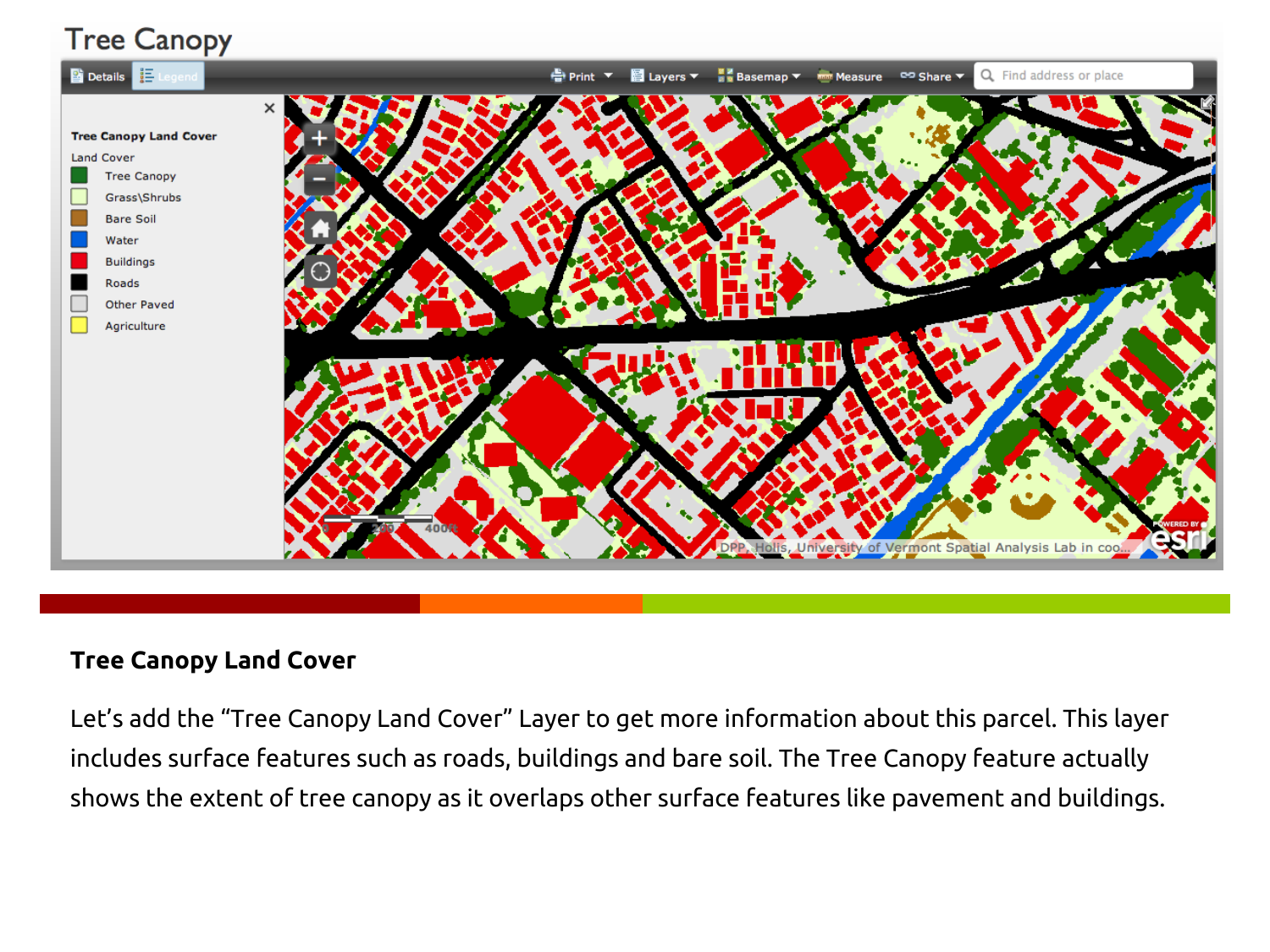

#### **Impervious Surface**

Although the "Possible Tree Canopy" for our parcel is identified as 91%, by adding the "Impervious Cover" layer, we can see that it is 88.79% impervious. This means that in order to increase the tree canopy in this parcel we would need to replace some hardscape with vegetation. On the flip side, adding trees to this parcel will have a very positive impact on watershed quality by reducing the overall imperviousness, allowing water to infiltrate the ground and be treated by roots and soil instead of running off.